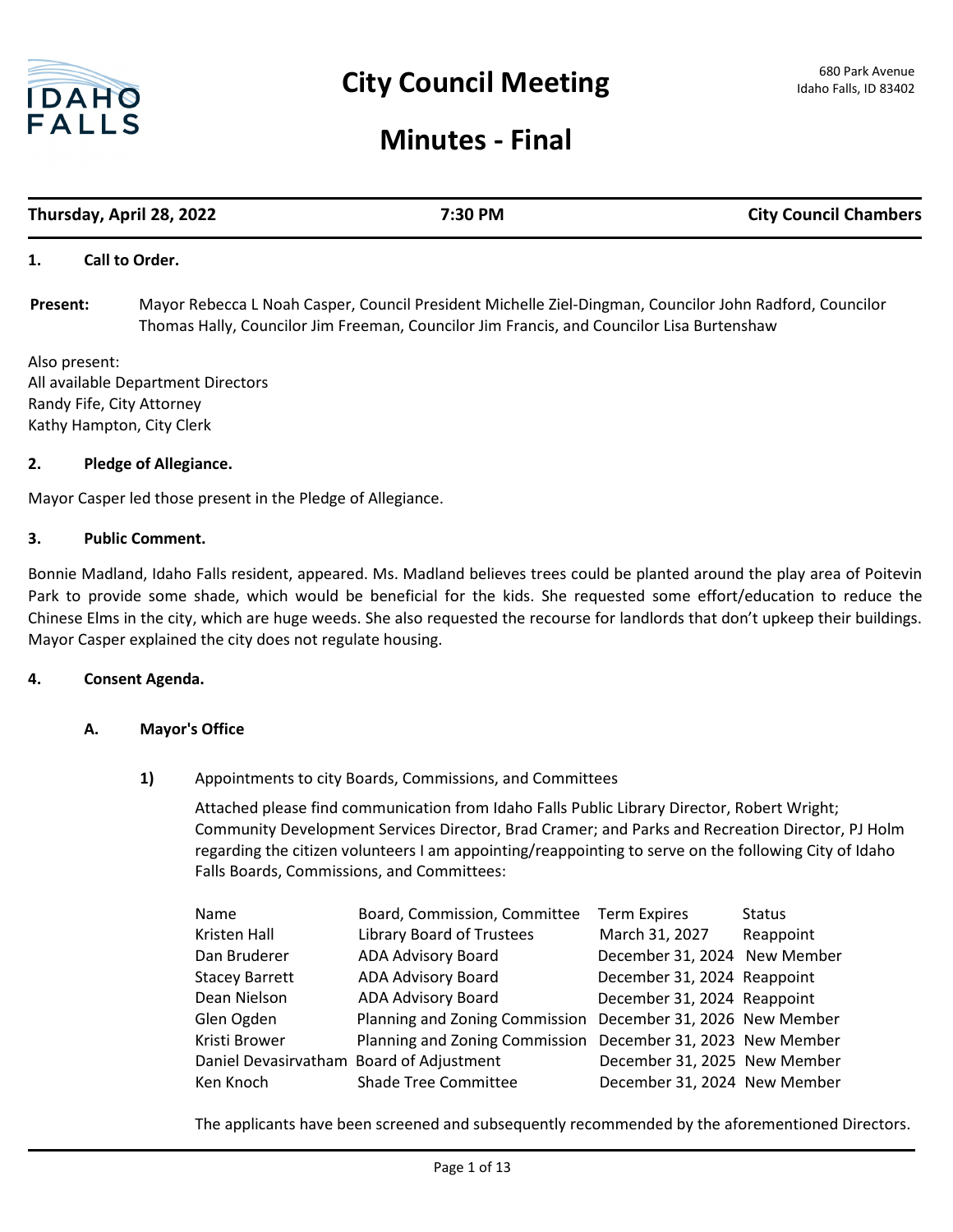This office has reviewed the appointment/reappointment recommendations. I am confident these individuals meet the criteria ser forth in City Code and I anticipate each will make positive contributions to the good work of the city.

I request your vote to give consent to these appointments/reappointments at the regular City Council Meeting on Thursday, April 28, 2022.

If you have questions or comments, please feel free to contact me or the Directors.

### **B. Idaho Falls Power**

- **1)** Sole Source Purchase of Traffic Movement Analysis Equipment
	- IFP tested Iteris Company traffic movement analysis software and equipment to conduct a pilot study to evaluate its effectiveness. The equipment was installed on traffic intersections on the 25th East (Hitt) road corridor. IFP and Public Works Department (PW) analyzed the system and determined that the system was effective and of value to traffic management in the city. IFP and PW intend to install additional traffic movement analysis equipment in the intersections located in the city's other coordinated traffic corridors. IFP is requesting that City Council approve the sole source purchase on the basis that the compatibility of new traffic analysis equipment with the Iteris software and other component parts is of the paramount consideration. Idaho Code § 67-2808(2)(a)(i) authorizes sole source purchases when "the compatibly of equipment, component, accessories, computer software, replacement parts, or service is the paramount consideration" for the purchase. IFP is recommending that Iteris Company be considered a sole source for this procurement.

### **C. Municipal Services**

- **1)** Minutes from Council Meetings April 11, 2022 City Council Work Session; April 14, 2022 City Council Meeting; and April 18, 2022 City Council Work Session
- **2)** License Applications, all carrying the required approvals

### *Recommended Action:*

It was moved by Council President Ziel-Dingman, seconded by Councilor Burtenshaw, to approve, accept, or receive all items on the Consent Agenda according to the recommendations presented. The motion carried by the following vote: Aye - Councilors Burtenshaw, Hally, Radford, Dingman, Freeman, Francis. Nay - none.

### **5. Regular Agenda.**

### **A. Municipal Services**

**1)** Public Hearing for Sale or Conveyance of Real Property

This property was donated to the City in January 2016. The Municipal Services and Parks and Recreation departments have determined this property is no longer needed and recommend the sale, conveyance, or auction of this property. The Notice of Public Hearing was published on Sunday, April 10, 2022. The Public Hearing is scheduled for Thursday, April 28, 2022, at 7:30 pm in the Council Chambers of the City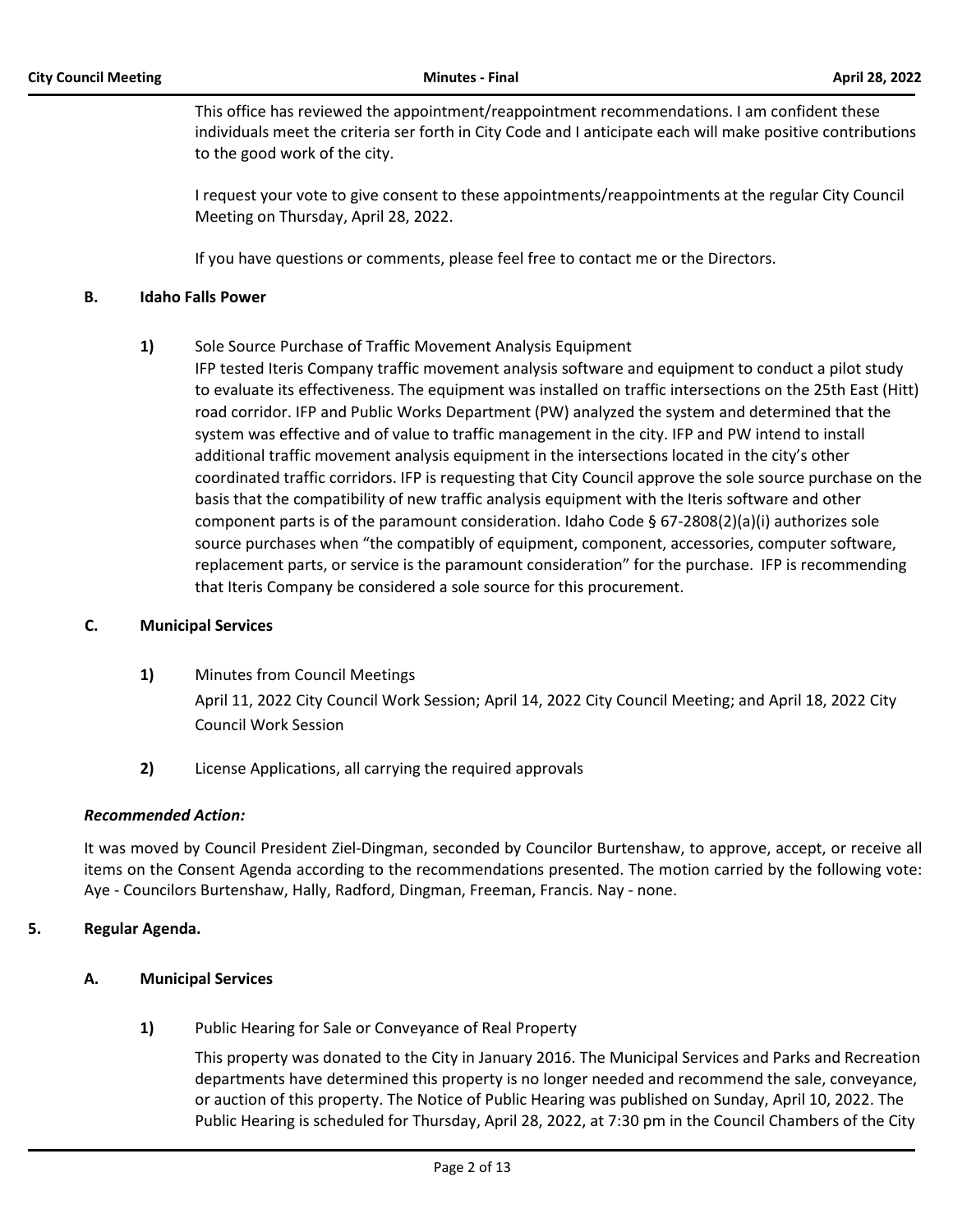Annex Building located at 680 Park Avenue in Idaho Falls, Idaho. At the conclusion of the hearing, Council will have met the notice and hearing requirements to sell, convey or auction this property.

Mayor Casper opened the public hearing and ordered all items presented be entered into the record. She requested staff presentation.

Municipal Services Director Pamela Alexander appeared. She presented the following: Slide 1 - Property Description

Director Alexander stated the property consists of four parcels of land adjacent to Pinecrest Golf Course, estimated to be 8.6 acres, the property was donated to the city in November 2016, and 2016 property appraisal Market Value Land Value "as is" at \$610,000.

Slide 2 - Aerial photo of property

Slide 3 - Additional aerial photo of property

### Slide 4 - Property discussion timeline

Director Alexander stated the property was discussed at the February 22, 2022, City Council Work Session; the March 28, 2022, City Council Work Session; the March 31, 2022, City Council Meeting; and the April 11, 2022, City Council Work Session; and Public Hearing notification in Post Register occurred April 10, 2022

### Slide 5 - Summary of updated property appraisal

Director Alexander stated the property appraisal was completed by Kelley Real Estate Appraisers, Inc. which was sent to the city on April 3, 2022; the Market Value Opinion - 8.60 acres of development land at \$219,978 per acre = \$1,891,810.80 or \$1,892,000 (rounded); is Zoned for Park or Open Space use - is between a single-family zone and industrial zone; the highest and best use of property "as is condition"; and the city is proposing to rezone to LC (Limited Commercial) and R3A (Residential Mixed Use), both mixed use zones, which allows for commercial development, in addition to residential, and change to value may change with the rezone, although unknown at this time.

### Slide 6 - Irrigation Water Rights Statement

Director Alexander identified the water lines for the irrigation easement for Pinecrest Golf Course, the utility easement for overhead power lines, the water line, and the 15'-wide public utility easements along the road frontages for each of the lots. She stated the easements will be included in the documentation for the property.

Mayor Casper requested public comment.

Forrest Ihler, 10th Street, appeared. Mr. Ihler believes, instead of an auction, the city should look at options of partnering with a developer for affordable housing as he hears many times that there isn't enough affordable housing. He also believes this is one avenue that the city could have a chance with a public and private partner, realizing this could be expensive. Mr. Ihler believes keeping the property and partnering with a developer might be a benefit to the community versus the cash from selling.

Mayor Casper closed the public hearing.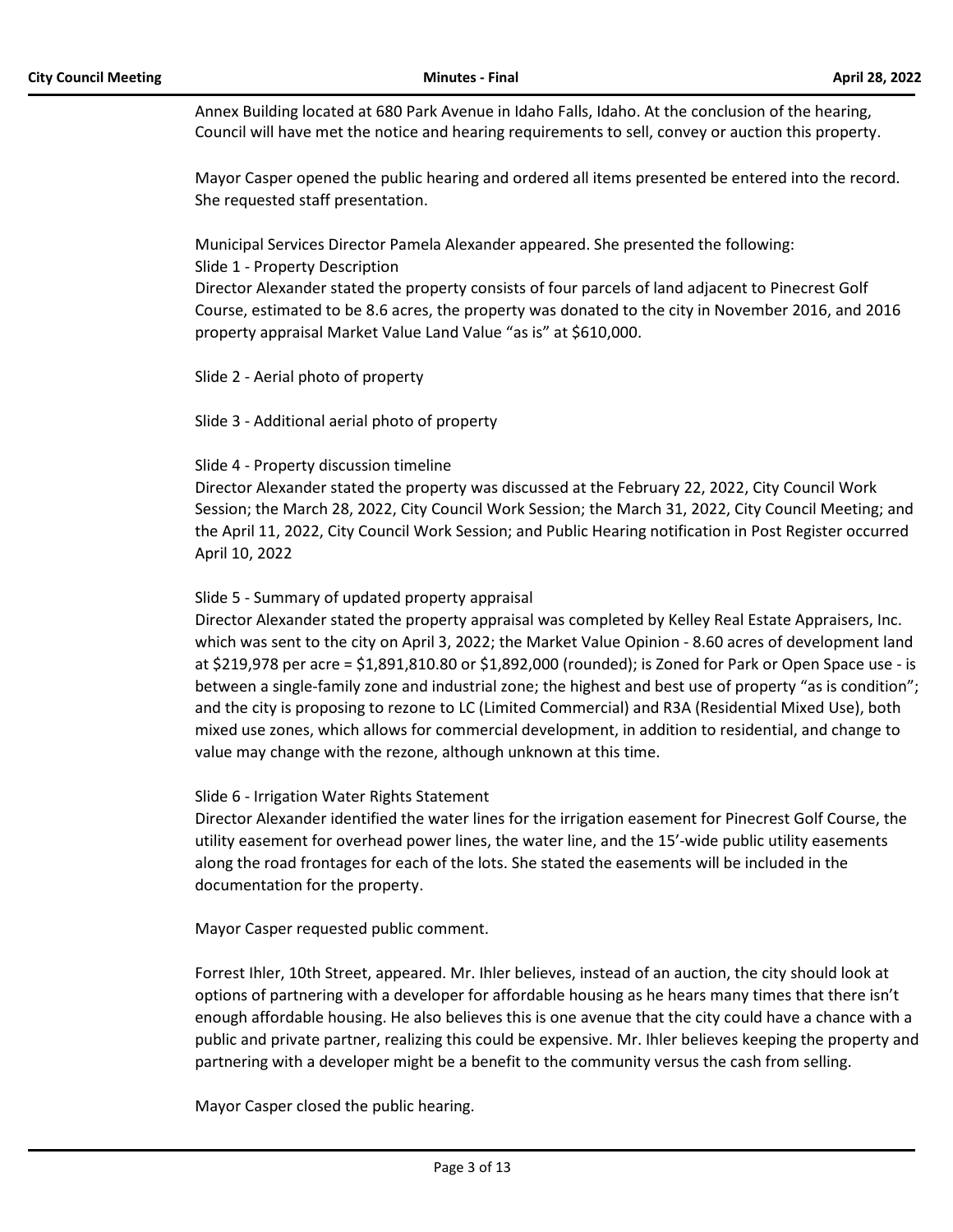There was no additional discussion.

It was moved by Council President Dingman, seconded by Councilor Burtenshaw, to request that pursuant to Idaho Code §50-1402 that the City of Idaho Falls surplus the property located at Bel-Aire Division No. 3, as described on the public record, by auction with a minimum starting bid of \$1.8M. The motion carried by the following vote: Aye - Councilors Dingman, Burtenshaw, Francis, Freeman, Hally. Nay - Councilor Radford.

Director Alexander explained the next steps which will include a publication to conduct the public auction.

### **B. Community Development Services**

**1)** Public Hearing: Community Development Block Grant (CDBG) Consolidated Annual Performance and Evaluation Report (CAPER) for Fiscal Year 2021.

As part of the CDBG reporting requirements, the Consolidated Annual Performance and Evaluation Report (CAPER) for Fiscal Year 2021 is due to HUD on June 30, 2022. A public hearing to review the report is scheduled for April 28, 2022. A 15-day public comment period will begin on April 28th and end on May 13th. After considering all comments, approval of a resolution will be requested for approval on the June 9, 2022, City Council Meeting. Any questions regarding the report should be addressed to Lisa Farris.

Mayor Casper opened the public hearing and ordered all items presented be entered into the record. She requested staff presentation.

Grants Administrator Lisa Farris appeared. Ms. Farris stated this is the 18th annual report with HUD (Department of Housing and Urban Development) which indicates how the previous year's funding was used per the Annual Action Plan (AAP). She also stated the report includes an update of Coronavirus (COVID-19) funds, which are referred to as CV1 and CV3. She then presented the following: Slide 1 - CDBG Basics, Criteria for Projects/Activities

- · Must meet one of three National HUD Objectives
- Must be a HUD Eligible Activity
- · Additional Criteria

Slide 2 - Project/Activity must fit into 1/4 priorities defined by HUD

- · Community Development Priority
- · Economic Development Priority
- · Housing Development Priority
- · Public Service Priority

### Slide 3 - Current balances as of April 28, 2022

| Year   | Award     | <b>Balance</b> |    | % remaining |  |
|--------|-----------|----------------|----|-------------|--|
| PY2004 | \$491,000 | \$0            | 0% | 2004        |  |
| PY2005 | \$465,543 | \$0            | 0% | 2005        |  |
| PY2006 | \$418,940 | \$0            | 0% | 2006        |  |
| PY2007 | \$417,257 | \$0            | 0% | 2007        |  |
| PY2008 | \$402,199 | \$0            | 0% | 2008        |  |
|        |           |                |    |             |  |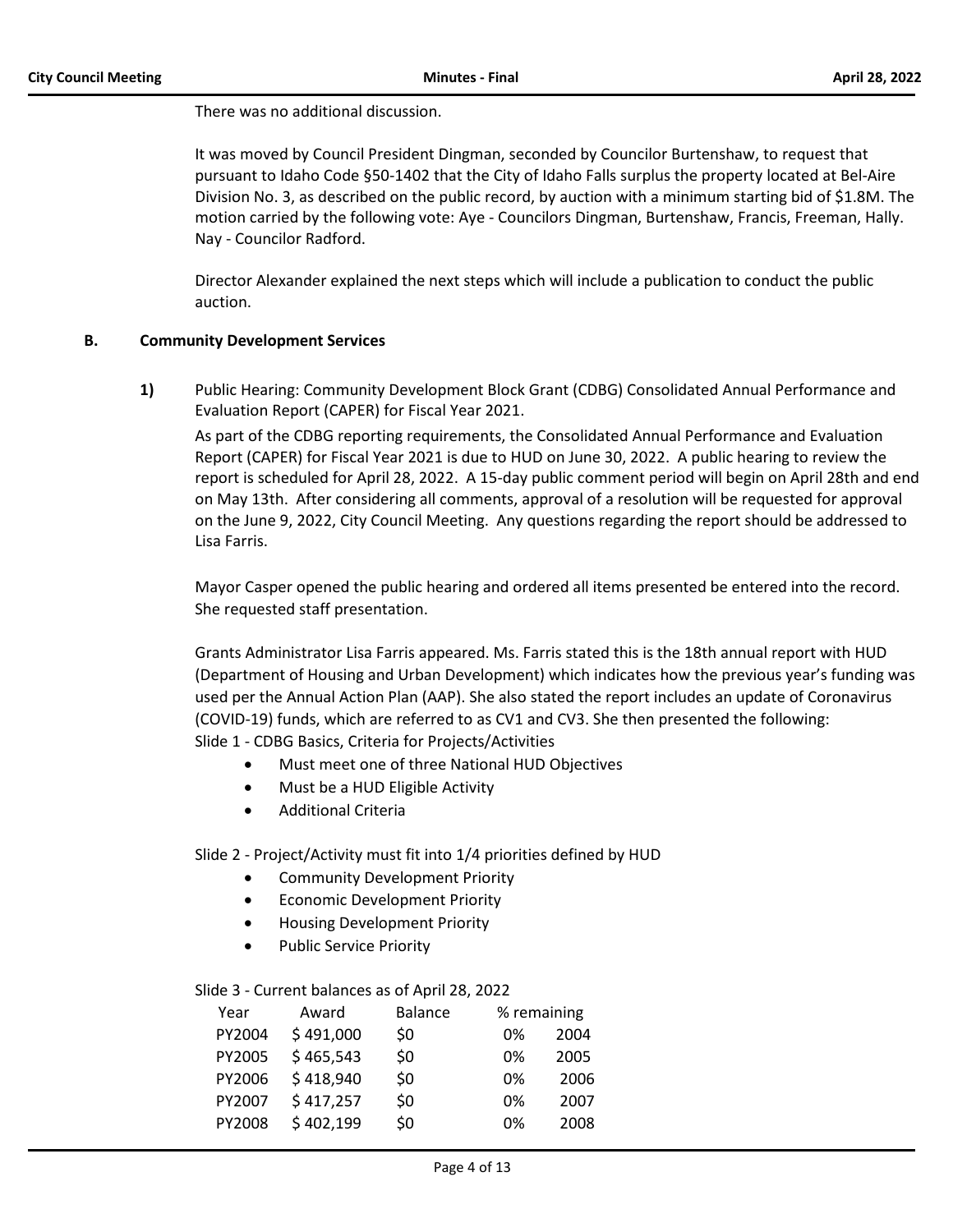| PY2009 | \$407,064              | \$0          | 0%              | 2009 |
|--------|------------------------|--------------|-----------------|------|
| CDBG-R | \$109,234              | \$0          | 0%              | N/A  |
| PY2010 | \$441,751              | \$0          | 0%              | 2010 |
| PY2011 | \$369,546              | \$0          | 0%              | 2011 |
| PY2012 | \$314,082              | \$0          | 0%              | 2012 |
| PY2013 | \$361,453              | \$0          | 0%              | 2013 |
| PY2014 | \$342,373              | \$0          | 0%              | 2014 |
| PY2015 | \$342,928              | \$0          | 0%              | 2015 |
| PY2016 | \$342,935              | \$0          | 0%              | 2016 |
| PY2017 | \$336,511              | \$13,442.57  | $^{\sim}$ 3.99  | 2017 |
| PY2018 | \$391,880              | \$409.41     | $^{\sim}$ 0.10  | 2018 |
| PY2019 | \$399,774              | \$72,594.55  | $^{\sim}$ 18.15 | 2019 |
| PY2020 | \$425,034              | \$31,068.25  | 7.30            | 2020 |
| PY2021 | \$455,126              | \$247,214.83 | $^{\sim}$ 55.53 | 2021 |
|        | (18 years) \$7,115,396 | \$364,729.61 | 5.12            |      |

Ms. Farris stated the 2022 allocation is expected to be similar to 2021 although there is no approved federal budget or allocation announcement yet.

Slide 4 - Summary of CDBG funds PY (Program Year) 2017-2021, Amount Spent in PY 2021 (April 1, 2021, through March 31, 2022)

Ms. Farris stated \$481,597.76 has been spent April 1, 2021, through March 31, 2022, with a balance of \$387,621.37, and there are a total of 54 projects with 39 completed and 15 open in different stages. She noted the balance as of April 28, 2022, is \$364,729.61, with 41 projects completed and 13 open projects due to additional draws. She briefly identified PY2017 through PY2021 of spending and projects.

### Slides 5-7 - Completed Projects/Activities

Ms. Farris reviewed PY2021 Projects and how the funds will be used for Behavioral Health Crisis Center (BHCC)/EID, assisted 3,038 LMI (Low to Moderate Income) through substance abuse recovery program; CLUB, Inc., assisted 15 LMI for homelessness; Idaho Legal Aid, assisted 26 victims of domestic violence; New Day Lutheran/School District 91 Summer Food Program, prepared and served 5,827 meals; Administration, administered one full-time staff; Homeless Stand Down 2022 Point in Time Count, cancelled due to COVID-19 pandemic; Public Works, curb/gutter/sidewalk for 18+ properties; Façade Program, procurement phase for additional façade; Trinity United Methodist Church, assisted 3,405 homeless individuals and provided 27,274 miscellaneous services; College of Eastern Idaho (CEI), assisted 17 LMI students with daycare; Habitat 4 Humanity Idaho Falls (H4HIF), continued rehab on one single unit; Domestic Violence and Sexual Assault Center, assisted 100 LMI children with water and snacks in Child Protective Services; Promise Ridge Emergency Family Shelter, funded 1 staff worker and served 45 LMI families; and Development Workshop, Inc., in procurement of a contractor for their rehab project.

Slide 8 - 2020 CDBG spent in PY2021 (April 1, 2021, through March 31, 2022), spent \$244,012.39, balance \$31,068.25 (delays due to COVID-19)

Slide 9 - 2019 CDBG spent during PY2021, spent \$46,223.37, balance \$72,594.55 (delays due to COVID-19)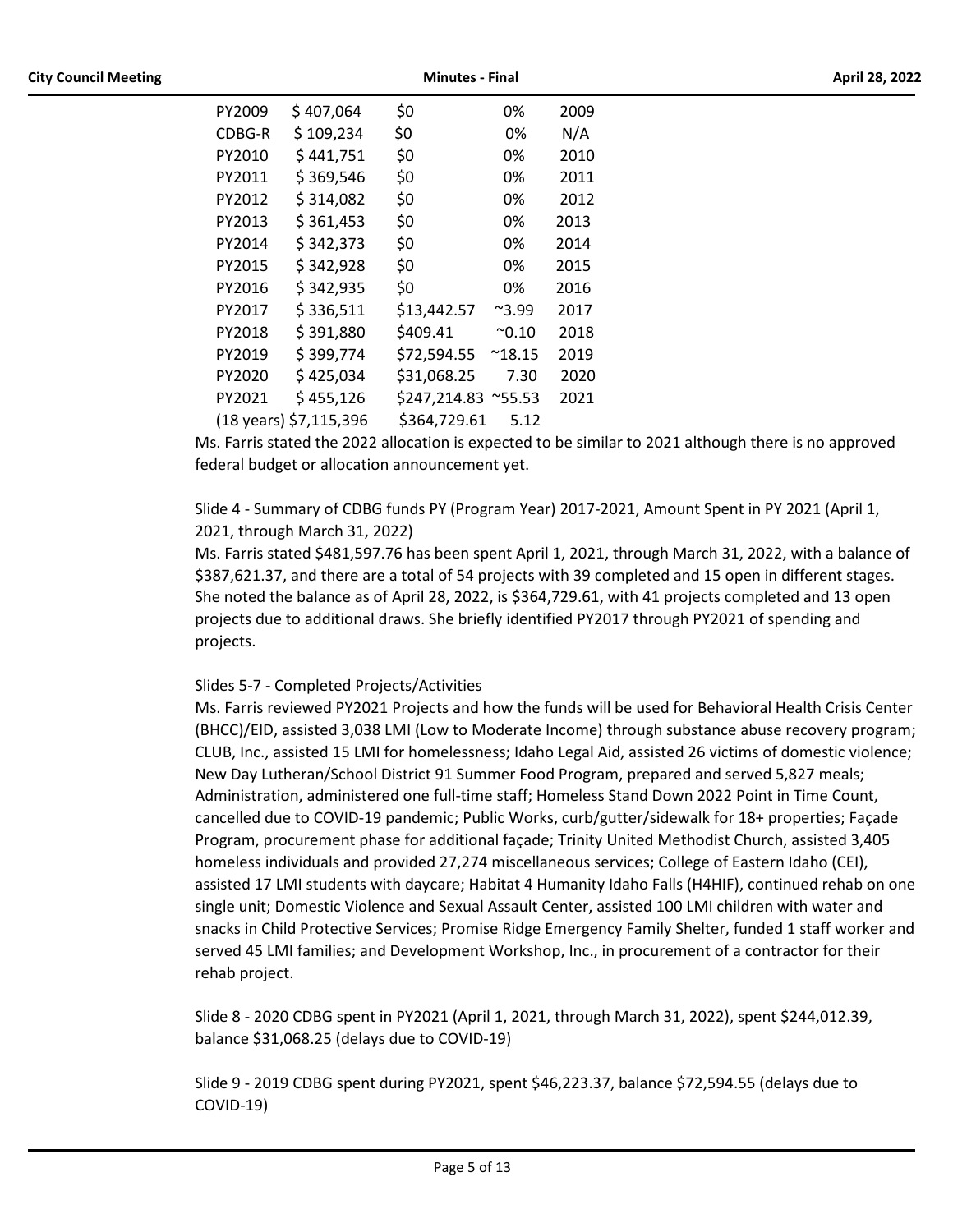Slide 10 - 2018 and 2017 CDBG spent during PY2021, spent \$16,342.59, balance \$13,851.98 (delays due to COVID-19)

### Slide 11 - Census Tracts Map

Ms. Farris stated there were 52 projects completed for the PY2021. She identified where school lunches were provided for LMI students in School District 91.

### Slides 12-24 - Photos

Ms. Farris briefly reviewed several before and after projects including Community Development Priority, curb/gutter/sidewalk improvements; Economic Development Priority, retro sign rehab to Idaho Mountain Trading, façade projects for Pie Hole Pizza, SPRUCE, Page Insurance, Bumble & Bleat Soapery and Sundry, Idaho Falls Downtown Development Corporation (IFDDC) parking lot lighting improvements; Housing Development Priority, H4HIF triplex, H4HIF single unit (the house was donated by Jackson Hole Junction); and Public Service Activity, Trinity United Methodist Church day shelter, Family Emergency Shelter Promise Ridge.

Slide 25 - Coronavirus Aid, Relief, and Economic Security (CARES) Act 2020 CDBG Funds COVID-19 Pandemic, CV1-CDBG and CV3-CDBG Criteria, Requirements, Flexibilities Ms. Farris stated the city received CV1 and CV3, CV2 were reserved for States. She also stated these funds must be spent by September 30, 2022, and the city is on target to have those funds spent.

### Slide 26 - 2020 CV1-CDBG, received \$250,072; spent \$227,164.83 as of March 31, 2022; balance \$22,907.17; completed 11 out of 14 Activities/Projects

Ms. Farris explained several of the projects including the Trinity United Methodist Church day shelter served 3,385 LMI; the Senior Center served 6,829 LMI meals; Idaho Legal Aid assisted 48 LMI clients of domestic violence; H4HIF offered mortgage assistance to 5 LMI families; BHCC/EID, served 3,121 individuals; Community Food Basket Idaho Falls, served 68,645 individuals and the Soup Kitchen served 30,037 meals; Idaho Falls Arts Council (IFAC), received sneeze guards/PPE (Personal Protective Equipment) for 5 facilities; Trinity United Methodist Church Men's Shelter provided temporary shelter for 6 adult homeless men; and School District 91 provided 9,000 lunches for K-8 in the census tract areas.

Slide 27 - 2020 CV1-CDBG Projects/Activities, as of April 22, 2022, balance is \$15,666.16, completed 12 out of 14 Activities/Projects

Ms. Farris explained the additional projects that were funded including IFP/Utility Assistance for 3 LMI families; Eastern Idaho Community Action Partnership (EICAP); and Homeownership Lending (IHFA) provided mortgage assistance for 13 LMI homeowners.

### Slides 28-34 - Photos

Ms. Farris briefly reviewed CV1 completed projects including Trinity United Methodist Church day shelter; the ARTitorium and Willard Arts Center sneeze guards/PPE; Community Food Basket Idaho Falls equipment; BHCC EID equipment; and the Senior Center volunteers. She stated one of the funded projects, although not yet presented due to current construction on Park Avenue, is the Downtown Event Center (DEC) Parklet.

Slide 35 - 2020 CV3-CDBG \$257,585, as of March 31, 2022 balance \$69,584.23 Ms. Farris stated these funds were used for administration and professional services for plan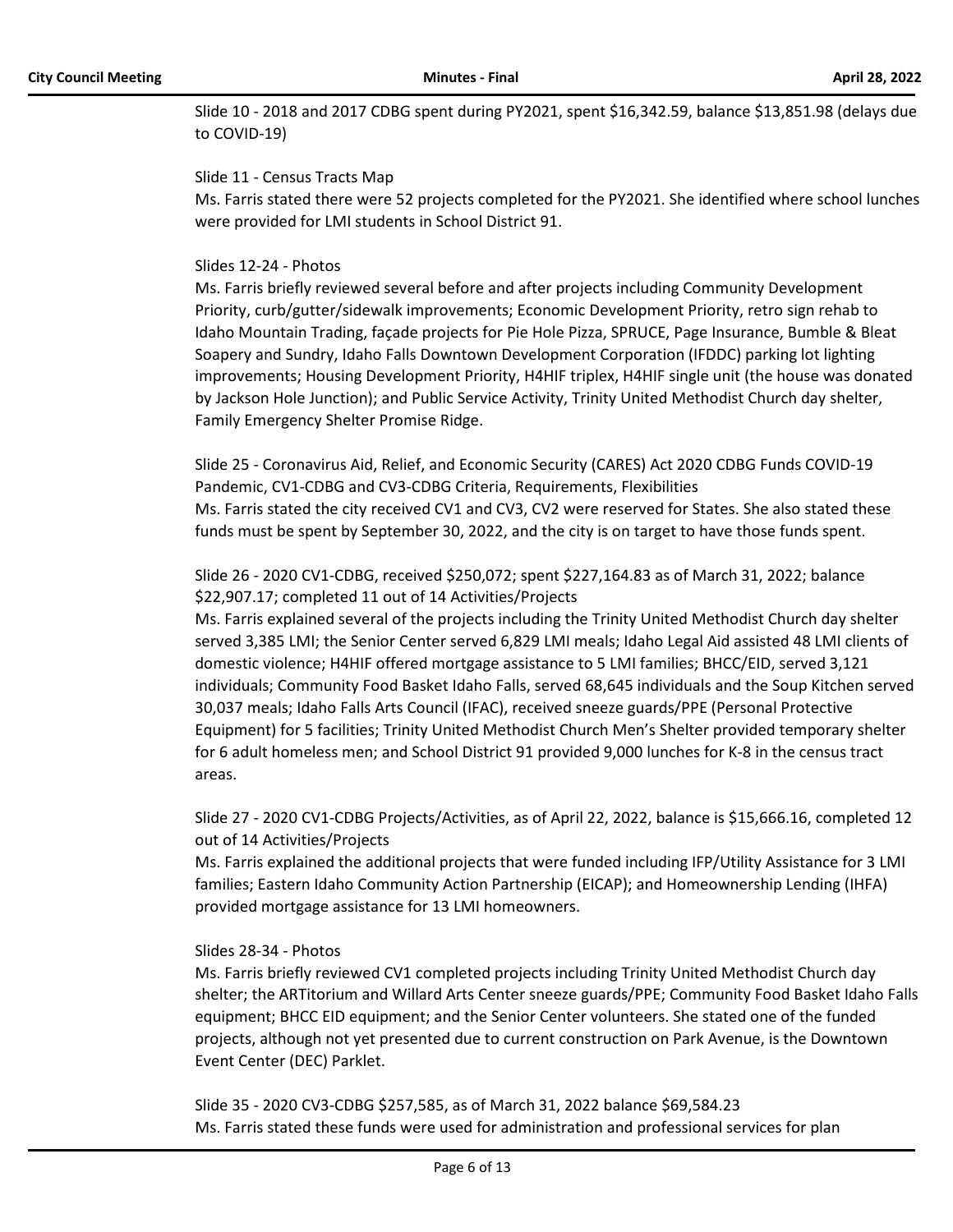development; IFAC assistance with utilities, job assistance/retention; BHCC EID technology equipment for 3,221 individuals during the pandemic; and the Skyline Activity Center repurpose project of refrigerator for vaccines, and installation of vertical platform lift system and sound dampening in multi-purpose room with Wi-Fi and audio upgrades to be completed this summer with non-COVID-19/CDBG funds.

Slide 36 - 2020 CV3-CDBG \$257,585, open/status 3 out of 8, as of March 31, 2022, total spent \$188,001.00, balance \$69,584.23

Ms. Farris stated these funds were used for Homeownership Lending (IHFA) for 9 LMI homeowners in census tracts; IF Symphony audio/visual equipment; and Community Food Basket Idaho Falls counter/storage rehab.

Slide 37 - Census Tracts Map Ms. Farris stated there are 12 projects completed in the 3 census tracts.

Slides 38-44 - Photos Ms. Farris briefly reviewed CV3 completed projects for the Skyline Activity Center; Community Food Basket Idaho Falls; and BHCC EID.

Slide 45 - CV1/CV3 CDBG Summary as of April 28, 2022 Ms. Farris stated as of April 28, 2022, \$253,411.63 of CV1-CDBG and CV3-CDBG have been spent between April 1, 2021, and March 31, 2022; there are a total of 12 projects completed in 10 census tracts, with 2 outside the census tract serving LMI; and there are 22 total projects with 17 completed and 5 open.

 Slide 46 - 2021 CAPER Schedule Ms. Farris stated public comment will be taken from April 28 through May 23, and the plan must be submitted to HUD on/before June 30, 2022.

Council President Dingman questioned two projects for IFP that funding was not spent and how the large amounts remain. Ms. Farris stated one of the projects targeted rental assistance, but it was then opened for rentals and mortgages due to COVID. She also stated she is working with EICAP and IFP to find clients within the census tracts that need help. She believes some of the delay was due to agencies being diligent about not duplicating a benefit, and there was so much assistance provided at the beginning of the pandemic. Council President Dingman questioned the rules for reallocation. Ms. Farris stated this conversation could occur, noting regular CDBG funding can be redirected. She also noted COVID funding must be used within the COVID timeframe. Mayor Casper questioned the guidelines for carryover. Ms. Farris stated everything is currently allocated towards a project, the holdup is the procurement phase and contractors being able to bid. She also stated HUD is aware as this is a country-wide issue. She indicated the guidelines have not been specified, and she has not received any negative views from HUD as long as the project is moving forward. Also per Mayor Casper, Ms. Farris confirmed regular CDBG funds can stay open, CV1 and CV3 could be re-allocated before the deadline depending on the project. She believes the funds will be spent before the deadline, pending the supply chain which would be an issue across the country. She also believes HUD will allow for an extension versus a re-allocation.

Mayor Casper requested public comment. No one appeared. Mayor Casper closed the public hearing.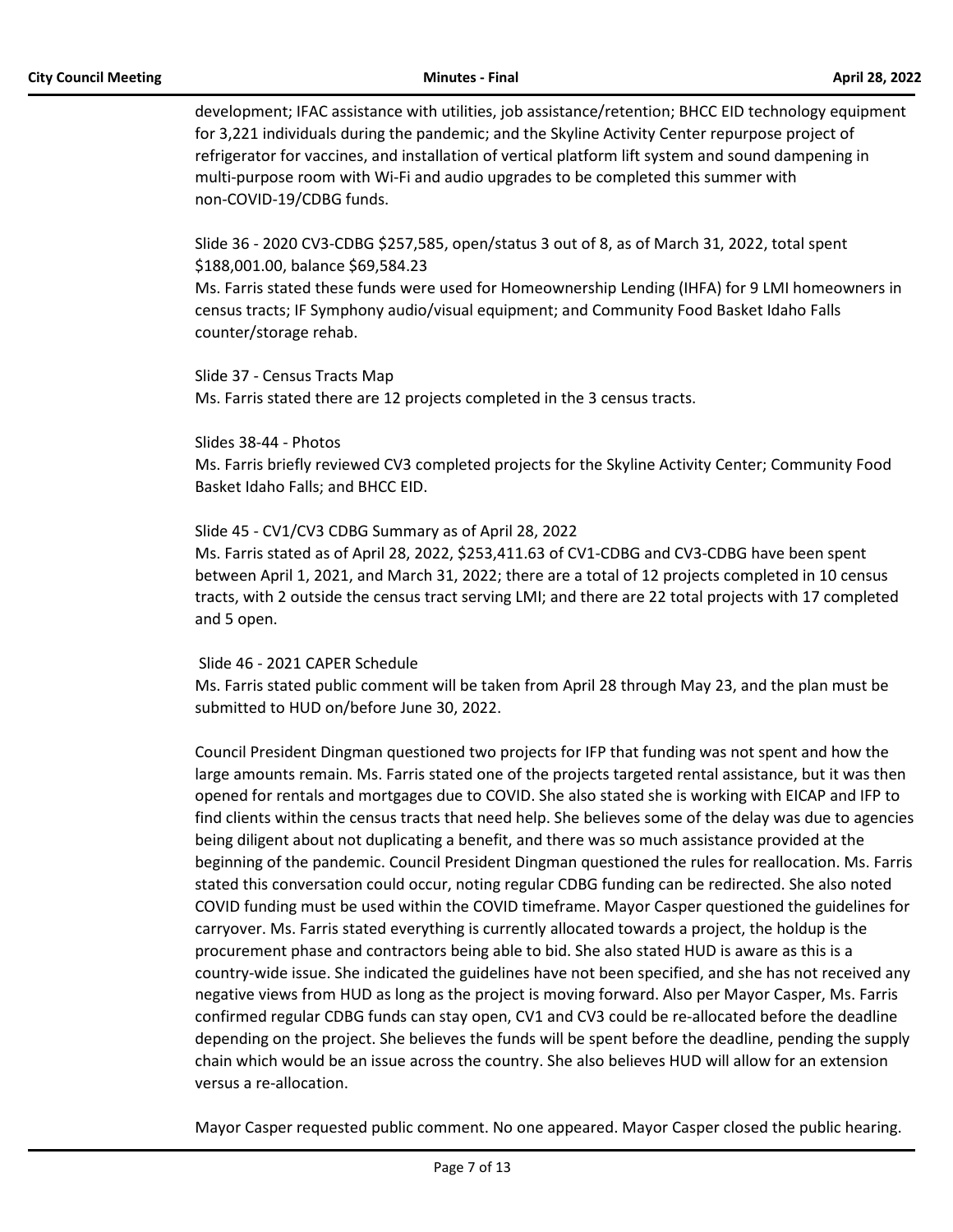No action requested. This Resolution was read into the record.

**2)** Legislative Public Hearing-Part 1 of 2 of the Annexation and Initial Zoning-Annexation Ordinance and Reasoned Statement of Relevant Criteria and Standards for 1.446 acres of East 24 feet of the West ½ of the Northeast ¼ of Section 12, Township 1 North, Range 37 East. Attached is part 1 of 2 of the application for Annexation and Initial Zoning of R1, Single Dwelling Residential which includes the Annexation Ordinance and Reasoned Statement of Relevant Criteria and Standards for 1.446 acres of East 24 feet of the West ½ of the Northeast ¼ of Section 12, Township 1 North, Range 37 East. The Planning and Zoning Commission considered this item at its April 5, 2021,

meeting and unanimously voted to recommend approval of the annexation with an initial zoning of R1. Staff concurs with this recommendation.

Mayor Casper opened the public hearing and ordered all items presented be entered into the record. She requested staff presentation as the city is the applicant.

Community Development Services (CDS) Assistant Planning Director Kerry Beutler appeared. He stated this is a routine annexation of a canal right-of-way (ROW). He then presented the following: Slide 1 - Property under consideration in current zoning Mr. Beutler identified the area as south of 65th South, between the Ivywood developments. He stated,

for unknown reasons, when the adjacent property was annexed in 2006 the ROW was not included.

Slide 2 - Comprehensive Plan Future Land Use Map Mr. Beutler stated this area is Suburban transect, which will be an ongoing future use as well.

Slide 3 - Aerial photo of property under consideration

Slide 4 - Additional aerial photo of property under consideration Mr. Beutler identified the Ivywood Subdivision on the east side which is actively being constructed, and an extension of this development to the west which is being proposed for future development.

Slide 5 - Photo (the canal) looking south from 65th South

Mayor Casper requested public comment. No one appeared. Mayor Casper closed the public hearing.

There was no additional discussion.

It was moved by Councilor Francis, seconded by Councilor Burtenshaw, to approve the ordinance annexing 1.446 acres of East 24 feet of the West ½ of the Northeast ¼ of Section 12, Township 1 North, Range 37 East under a suspension of the rules requiring three complete and separate readings and request that it be read by title and published by summary. The motion carried by the following vote: Aye - Councilors Burtenshaw, Hally, Dingman, Radford, Freeman, Francis. Nay - none.

At the request of Mayor Casper, the City Clerk read the ordinance by title only:

ORDINANCE NO. 3459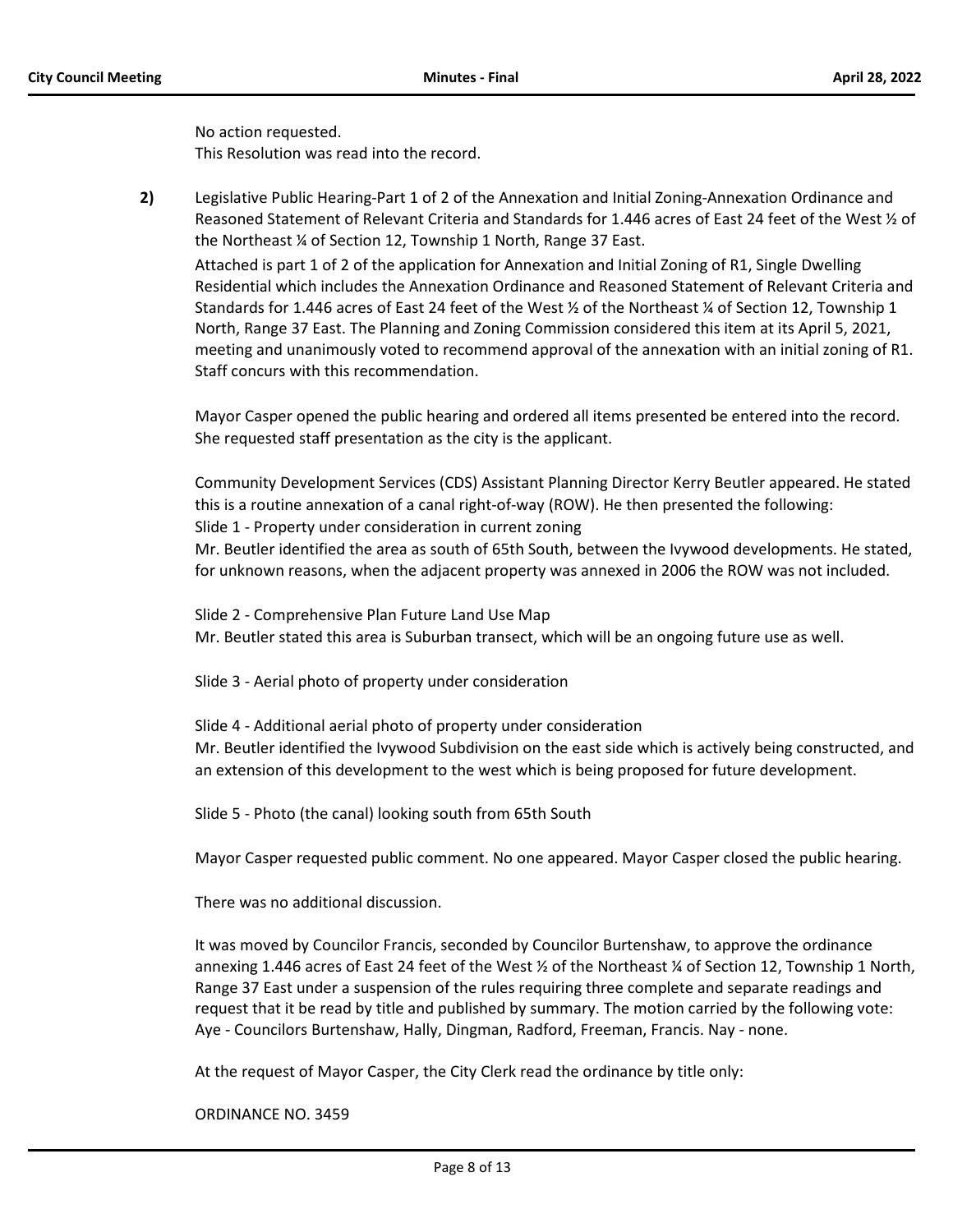AN ORDINANCE OF THE CITY OF IDAHO FALLS, IDAHO, A MUNICIPAL CORPORATION OF THE STATE OF IDAHO; PROVIDING FOR THE ANNEXATION OF APPROXIMATELY 1.446 ACRES DESCRIBED IN EXHIBIT A OF THIS ORDINANCE, AMENDING THE LEGAL DESCRIPTION OF THE CITY WITH THE APPROPRIATE COUNTY AND STATE AUTHORITIES; AND PROVIDING SEVERABILITY, PUBLICATION BY SUMMARY, AND ESTABLISHING EFFECTIVE DATE.

It was moved by Councilor Francis, seconded by Councilor Burtenshaw, to approve the Reasoned Statement of Relevant Criteria and Standards for the annexation of 1.446 acres of East 24 feet of the West  $\frac{1}{2}$  of the Northeast  $\frac{1}{2}$  of Section 12, Township 1 North, Range 37 East and give authorization for the Mayor to execute the necessary documents. The motion carried by the following vote: Aye - Councilors Hally, Francis, Radford, Dingman, Burtenshaw, Freeman. Nay - none.

**3)** Legislative Public Hearing-Part 2 of 2 of the Annexation and Initial Zoning of R1, Single Dwelling Residential, Initial Zoning Ordinance and Reasoned Statement of Relevant Criteria and Standards, 1.446 acres of East 24 feet of the West ½ of the Northeast ¼ of Section 12, Township 1 North, Range 37 East. Attached is part 2 of 2 of the application for Annexation and Initial Zoning of R1, Single Dwelling Residential which includes the Initial Zoning Ordinance and Reasoned Statement of Relevant Criteria and Standards for 1.446 acres of East 24 feet of the West ½ of the Northeast ¼ of Section 12, Township 1 North, Range 37 East. The Planning and Zoning Commission considered this item at its April 5, 2022, meeting and recommended approval of R1 by a unanimous vote. Staff concurs with this recommendation.

It was moved by Councilor Francis, seconded by Councilor Burtenshaw, to assign a Comprehensive Plan Designation of "Suburban" and approve the ordinance establishing the initial zoning for R1, Single Dwelling Residential as shown in the ordinance exhibits under a suspension of the rules requiring three complete and separate readings and request that it be read by title and published by summary, that the city limits documents be amended to include the area annexed herewith, and that the City Planner be instructed to reflect said annexation, amendment to the Comprehensive Plan, and initial zoning on the Comprehensive Plan and Zoning Maps located in the Planning office. The motion carried by the following vote: Aye - Councilors Freeman, Radford, Burtenshaw, Francis, Dingman, Hally. Nay - none.

At the request of Mayor Casper, the City Clerk read the ordinance by title only:

### ORDINANCE NO. 3460

AN ORDINANCE OF THE CITY OF IDAHO FALLS, IDAHO, A MUNICIPAL CORPORATION OF THE STATE OF IDAHO; PROVIDING FOR THE INITIAL ZONING OF APPROXIMATELY 1.446 ACRES DESCRIBED IN EXHIBIT A OF THIS ORDINANCE AS R1, SINGLE DWELLING RESIDENTIAL ZONE; AND PROVIDING SEVERABILITY, PUBLICATION BY SUMMARY, AND ESTABLISHING EFFECTIVE DATE.

It was moved by Councilor Francis, seconded by Councilor Burtenshaw, to approve the Reasoned Statement of Relevant Criteria and Standards for the Initial Zoning of R1, Single Dwelling Residential and give authorization for the Mayor to execute the necessary documents. The motion carried by the following vote: Aye - Councilors Hally, Radford, Francis, Dingman, Burtenshaw, Freeman. Nay - none.

**4)** Legislative Public Hearing-Part 1 of 2 of the Annexation and Initial Zoning-Annexation Ordinance and Reasoned Statement of Relevant Criteria and Standards for 10.979 acres of Section 31, Township 2 North, Range 38 East.

Attached is part 1 of 2 of the application for Annexation and Initial Zoning of R2, Mixed Residential which includes the Annexation Ordinance and Reasoned Statement of Relevant Criteria and Standards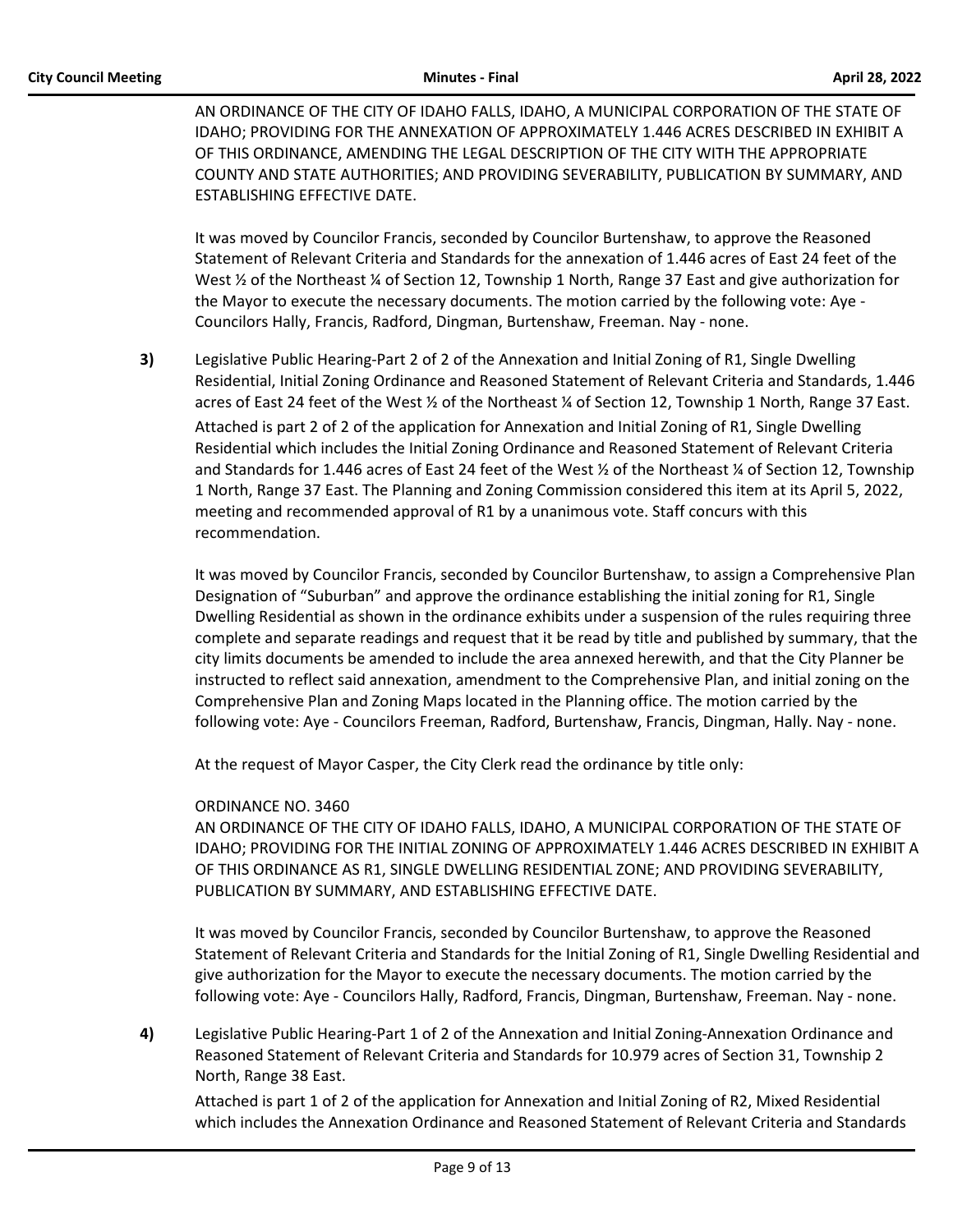for 10.979 acres of Section 31, Township 2 North, Range 38 East. The Planning and Zoning Commission considered this item at its April 5, 2022, meeting and voted to recommended approval of the annexation with an initial zoning of R1, Single Dwelling Residential with a vote of 2 to 1. The applicant maintains the request for R-2, which staff still also recommends.

Mayor Casper opened the public hearing and ordered all items presented be entered into the record. She requested applicant presentation.

Brad Brown, Riverdale, Utah, appeared. Mr. Brown stated he is happy to do business in Idaho Falls. He believes the city has done a good job with the Comprehensive Plan, he respects the time and effort that have gone into the plan, he believes it's very deliberate based on strong principles for the city and the concerned citizens, it's very well written, it talks about managing change, it takes into account specific concerns for different areas, it talks about unnecessary sprawl and the cost to maintain infrastructure, it talks about health concerns including an affordable place to live with access of safe neighborhoods, and it gives the ability for everyone to know what is expected in the city. Mr. Brown stated he looked at this closely and worked closely with staff, and he believes the Urban transect zoning made sense. He noted the Planning and Zoning (P&Z) recommended approval with a different zone, although, he clarified the application is for an R2 (Mixed Residential) zone.

Per Councilor Freeman, Mr. Brown stated there is no current access onto Holmes Avenue, although, he is working with city and county engineers for potential access.

Mayor Casper requested staff presentation.

Mr. Beutler appeared. He reiterated P&Z recommended the R1 zone. He then presented the following: Slide 1 - Property under consideration in current zoning

Mr. Beutler identified the surrounding parcels as R1 and RP (Residential Park) zones. He stated, per P&Z, R2 is not currently zoned in this vicinity. He also stated staff's recommendation is to proceed with the R2 designation.

### Slide 2 - Aerial photo of property under consideration

Mr. Beutler stated this parcel is north of 49th South and east of Holmes Avenue, which are both arterial roads. He also stated this property is fairly close to the intersection of those two arterial roads, which are designed to carry large amounts of traffic. He indicated these roads are anticipated to be widened in the future, therefore, the type of development in this area should be considered. Mr. Beutler addressed the average lots sizes, noting there is a mix of lot sizes. He indicated south and east of the property are existing county developments with lot sizes ranging from less than an acre to one-plus acre; the city lots south of 49th South are approximately ½ acre, the average lot sizes further to the north are 14,000 square feet, lot sizes to the west are 9,000 square feet, and Belmont Estate lot sizes are approximately 11,000 square feet. He noted there is no immediate development adjacent to the parcel, although, there is an approved preliminary plat for the area as well as a Planned Unit Development (PUD) with lots sizes ranging from 3,000-8,000 square feet. Mr. Beutler believes the R2 would support the smaller lot size.

Slide 3 - Additional aerial photo of property under consideration

Mr. Beutler stated there are county subdivisions and county large lots in the adjacent area, therefore, this area has odd-shaped parcels due to irrigation canal alignments which changed as ownership has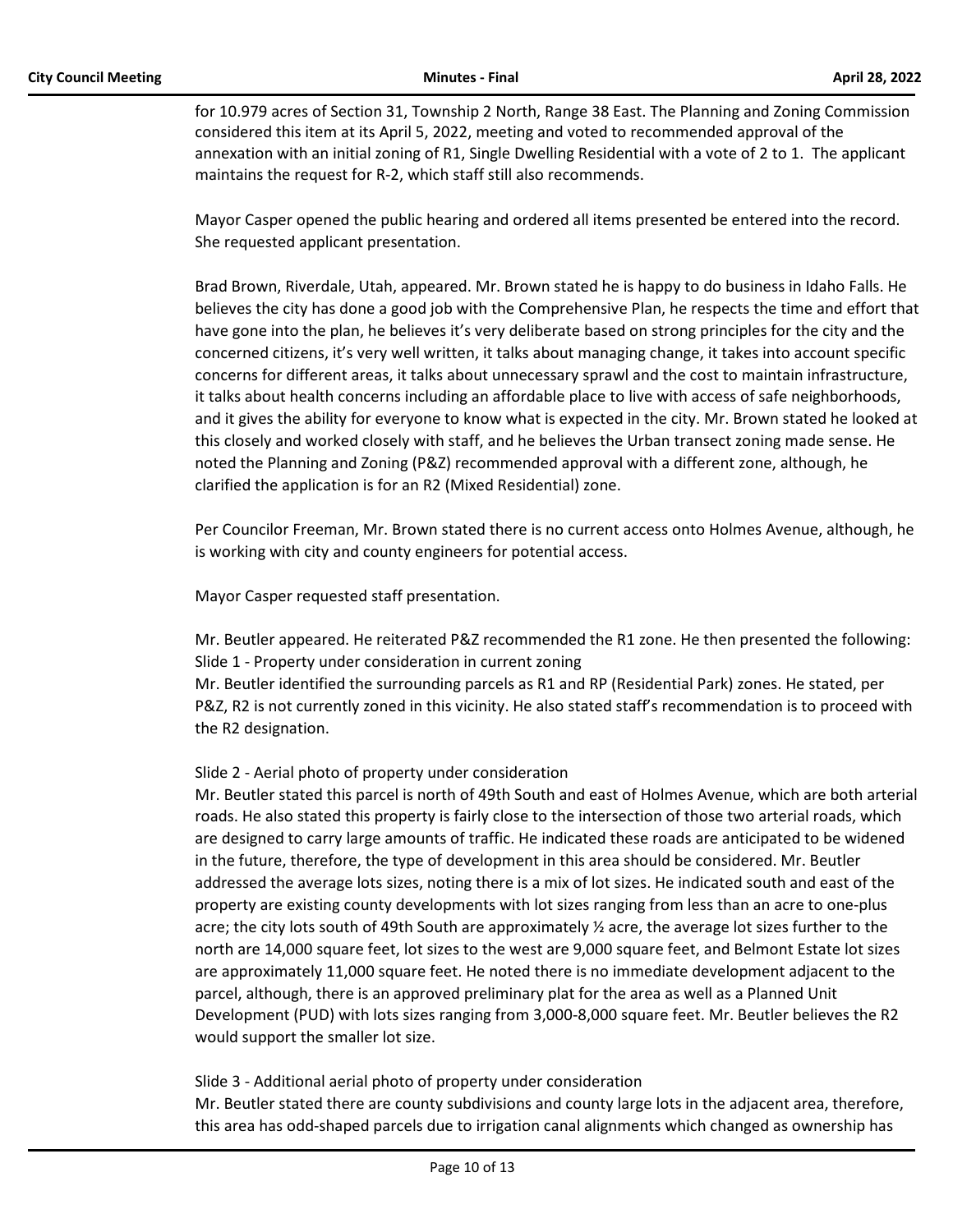changed. He believes this makes it hard for development for large single-family lots. He also believes a zone that allows for smaller lot sizes will provide more flexibility and ease of development for this property. He reiterated staff is supportive of the R2 zone.

### Slide 4 - Comprehensive Plan Future Land Use Map

Mr. Beutler stated General Urban allows/promotes a mix of residential and commercial uses. He noted the large area surrounding this area is Suburban residential designation, and the Suburban transect denotes a mix of housing types and lot sizes, which includes single-family homes, duplexes, triplexes, and fourplexes. Mr. Beutler stated the R2 zone would comply with the Suburban or General Urban designation. He noted the R1 zone does not promote any housing options other than a single-family home.

### Slide 5 - Additional Comprehensive Plan Future Land Use Map

Mr. Beutler stated this property is within Area 5, indicating the residents noted they would like to see a diversified housing type although they didn't know where it would be placed. He also stated the General Urban designation encompasses all the vacant ground in this neighborhood, which is appropriate for the proposed parcel.

### Slide 6 - Connecting Our Communities, southern area

Mr. Beutler identified the proposed and recommended changes from the Bonneville Metropolitan Planning Organization (BMPO) that would provide additional connectivity to this area. He noted there are destination sites for a junior high and potential high school property to the west.

Slide 7 - Photo looking west from S. Holmes (frontage onto Holmes) Mr. Beutler stated this area was previously used for agricultural purposes.

Per Councilor Radford, Mr. Beutler stated the connectivity of the annexation is on the west side. He believes the connectivity to the north and south allowed the subdivision to the south to be connected to the city, which occurred a long time ago. Per Councilor Francis, Mr. Beutler confirmed the R1 allows single-family or attached single-family (a twin home) on separate parcels; R2 would allow single-family up to a fourplex unit. Mayor Casper questioned the Urban designation being applied to primarily open spaces. Mr. Beutler stated General Urban allows for most commercial and residential development but would not be the same zoning designation. He identified a mixed commercial center with more heavy commercial uses as a walkable-type center that exists throughout. He stated the idea, as moving away from the walkable-type centers, is there would still be urban-type development and a mix of development along with daily services. He also stated this would have the potential for development or re-development and it would want something to provide services. He indicated the residents of Area 5 had the lack of convenient services. Per Councilor Radford, Mr. Beutler confirmed this is a General Urban transect.

Mayor Casper requested public comment.

Forrest Ihler, 10th Street, appeared. Mr. Ihler stated he supports the R2 as this is near the intersection of two arterials, realizing this won't be farmland forever, and is a county island. He believes it's inevitable that growth is happening, and more diverse housing is needed.

Mayor Casper closed the public hearing.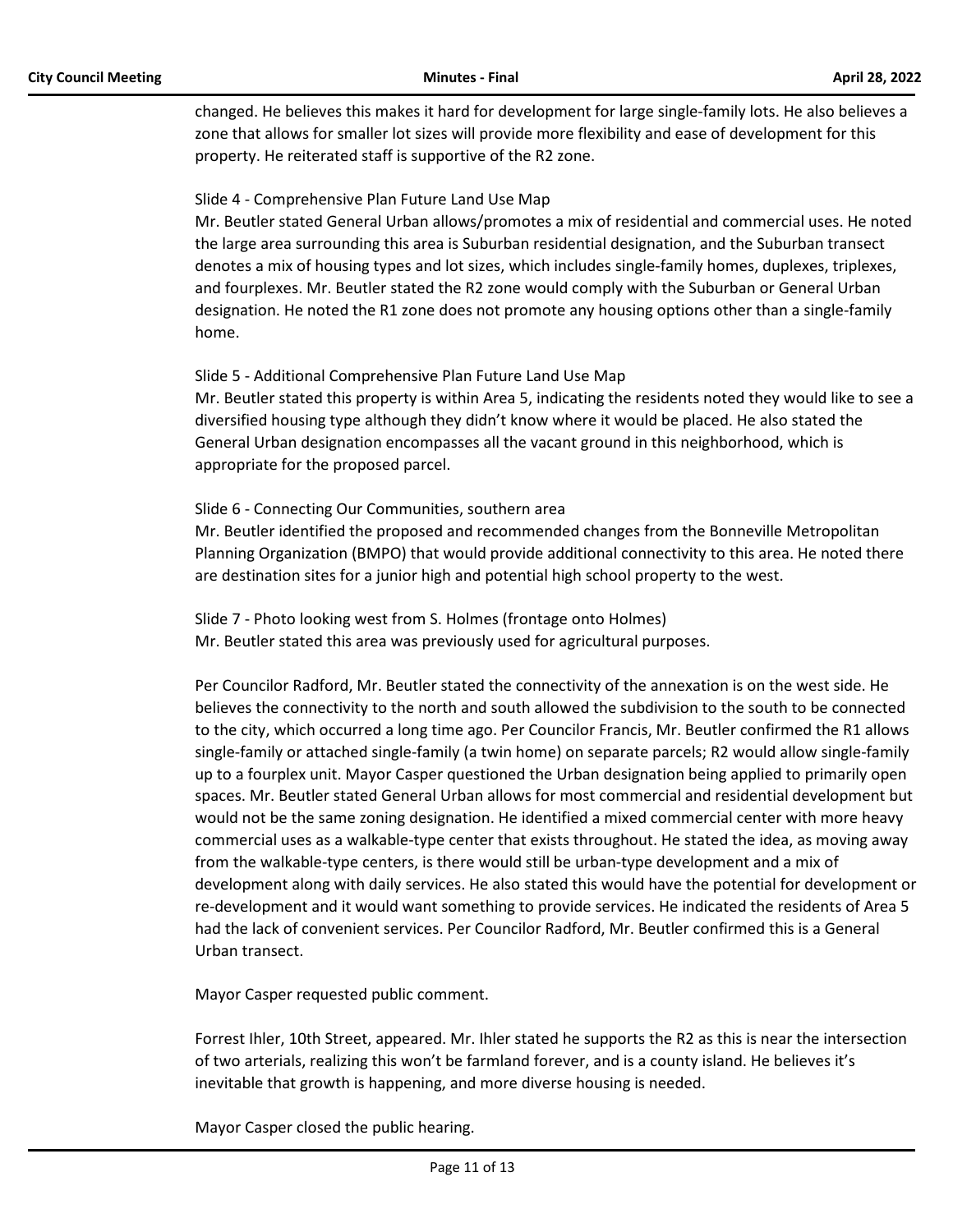Councilor Francis stated he agrees with Mr. Ihler. He believes when the Imagine IF Comp Plan was adopted there would be different aspirational goals in the city to increase housing options, knowing there's a need for those options. He also believes the Comp Plan is anticipating that. He stated he supports the R2. Councilor Burtenshaw commended the Comp Plan. She believes connectivity can be thought of in many ways, including physical and social connectivity. She stated she also supports the R2. Councilor Hally believes this is a good example of providing optional housing which there is a shortage of in the city. He also believes the R2 fits well and will not detract values.

It was moved by Councilor Francis, seconded by Councilor Burtenshaw, to approve the ordinance annexing 10.979 acres of Section 31, Township 2 North, Range 38 East under a suspension of the rules requiring three complete and separate readings and request that it be read by title and published by summary. The motion carried by the following vote: Aye - Councilors Francis, Dingman, Freeman, Hally, Radford, Burtenshaw. Nay - none.

At the request of Mayor Casper, the City Clerk read the ordinance by title only:

### ORDINANCE NO. 3461

AN ORDINANCE OF THE CITY OF IDAHO FALLS, IDAHO, A MUNICIPAL CORPORATION OF THE STATE OF IDAHO; PROVIDING FOR THE ANNEXATION OF APPROXIMATELY 10.979 ACRES DESCRIBED IN EXHIBIT A OF THIS ORDINANCE, AMENDING THE LEGAL DESCRIPTION OF THE CITY WITH THE APPROPRIATE COUNTY AND STATE AUTHORITIES; AND PROVIDING SEVERABILITY, PUBLICATION BY SUMMARY, AND ESTABLISHING EFFECTIVE DATE.

It was moved by Councilor Francis, seconded by Councilor Burtenshaw, to approve the Reasoned Statement of Relevant Criteria and Standards for the annexation of 10.979 acres of Section 31, Township 2 North, Range 38 East and give authorization for the Mayor to execute the necessary documents. The motion carried by the following vote: Aye - Councilors Freeman, Francis, Hally, Radford, Burtenshaw, Dingman. Nay - none.

**5)** Legislative Public Hearing-Part 2 of 2 of the Annexation and Initial Zoning of R2, Mixed Residential, Initial Zoning Ordinance and Reasoned Statement of Relevant Criteria and Standards, 10.979 Acres, South ½ of the Southeast ¼ of the Southeast ¼ of Section 31, Township 2 North, Range 38 East.

Attached is part 2 of 2 of the application for Annexation and Initial Zoning of R2, Mixed Residential which includes the Initial Zoning Ordinance and Reasoned Statement of Relevant Criteria and Standards for 10.979 Acres, South ½ of the Southeast ¼ of the Southeast ¼ of Section 31, Township 2 North, Range 38 East. The Planning and Zoning Commission considered this item at its April 5, 2022, meeting and recommended approval of R1, Single Dwelling Residential with a vote of 2 to 1. The applicant maintains the request for R2, which staff also recommends.

It was moved by Councilor Francis, seconded by Councilor Burtenshaw, to assign a Comprehensive Plan Designation of "General Urban" and approve the ordinance establishing the initial zoning for R2, Mixed Residential as shown in the ordinance exhibits under a suspension of the rules requiring three complete and separate readings and request that it be read by title and published by summary, that the city limits documents be amended to include the area annexed herewith, and that the City Planner be instructed to reflect said annexation, amendment to the Comprehensive Plan, and initial zoning on the Comprehensive Plan and Zoning Maps located in the Planning office. The motion carried by the following vote: Aye - Councilors Dingman, Radford, Francis, Burtenshaw, Hally, Freeman. Nay - none.